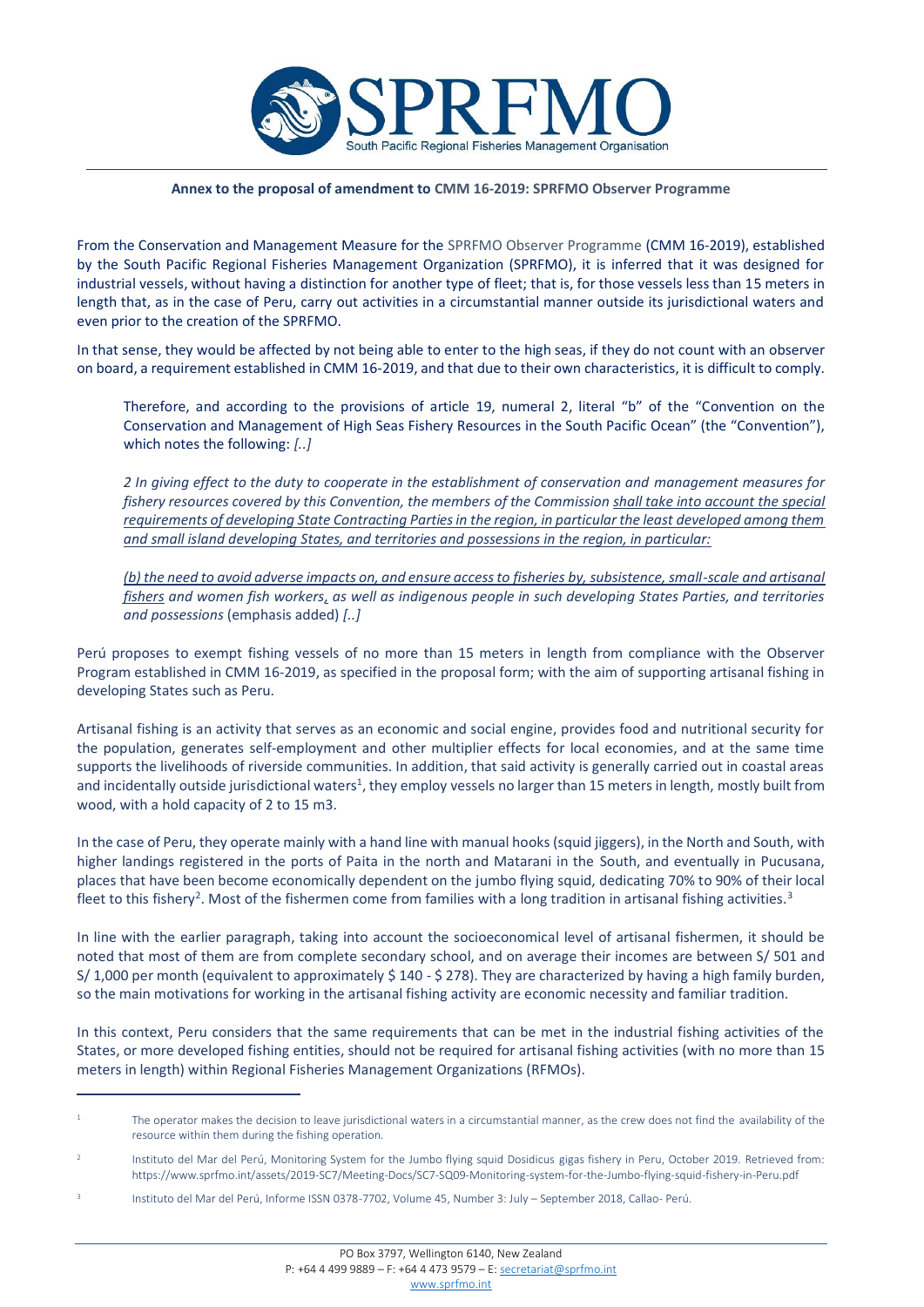The foregoing argument is based on the fact that the main reason for the formation of the RFMOs is the regulation of activities in which highly autonomous vessels are employed, whose operations are mainly carried out continuously on the high seas, seeking to avoid risks associated with the sustainability of the resources contained in said area.

Otherwise, artisanal vessels (vessels no greater than 15 meters in length), do not regularly plan to leave the jurisdictional waters, but they do so according to the behavior of the resource that broadens its distribution presented at the time; they also present the information required by the SPRFMO in its CMM 02-2020: Collection, Reporting, Verification and Exchange of Data.

The Observer Programme contemplated in CMM 16-2020 is aimed at industrial vessels engaged in large-scale fishing, with standards that, due to their own characteristics associated with their small-scale work, are difficult to be met by vessels dedicated to artisanal fishing.

The CMM 16-2020 does not take into account that the vessels dedicated to artisanal fishing have particular characteristics, among others, that they are only between 12 and 15 meters in length, which limits their capacities to have an observer as planned for the implementation of the Observer Programme.

Peru considers that this proposal to amend CMM 16-2019 is supported, in addition to what is contemplated in Article 19 (2) (b) of the Convention, in the Sustainable Development Goals 14 " Conserve and sustainably use the oceans, seas and marine resources" (SDG 14), since it goes beyond the importance of the conservation and sustainable use of the oceans and seas and places its attention and importance on food security, on people and artisanal fishing communities that depend on hydrobiological resources and in the very future on States especially developing States that depend on hydrobiological resources. Even more so when it is recognized as target 14.7, which calls for "By 2030, increase the economic benefits to Small Island developing States and least developed countries from the sustainable use of marine resources, including through sustainable management of fisheries, aquaculture and tourism" and, as target 14.b, "Provide access for small-scale artisanal fishers to marine resources and markets".

It should be remembered that SDG 14 is one of the great priorities of the 2030 Agenda for Sustainable Development and for the Decade of Ocean Sciences for Sustainable Development (2021-2030), declared by the United Nations as it seeks to strengthen the development and implementation of science-based solutions for the management of fisheries, especially artisanal fisheries<sup>4</sup>.

Artisanal fishing has an invaluable contribution to employment and provides a livelihood for vulnerable families in social and economic terms, in addition to its crucial contribution to food security, especially in developing countries. The value chain derived from artisanal fishing encompasses generally undervalued women, whose livelihoods depend on this type of fishing.

Likewise, the main purpose of the vessels dedicated to artisanal fishing is to serve direct human consumption, that is, it involves subsistence fishing by men and women who work on a small scale, whose work does not affect the sustainability of the resources in the Convention Area.

The vessels dedicated to artisanal fishing do not represent any risk for the sustainability of the resources, since they are exclusively oriented to subsistence fishing and direct human consumption. These vessels present characteristics that make it impossible for them to have the observers provided for in CMM 16-2019, whose standards are exclusively applicable to vessels engaged in large-scale fishing.

 $\overline{a}$ 

<sup>4</sup> 2022 The international year of artisanal fisheries and aquaculture. Scoping paper on small-scale fisheries and aquaculture. Food and Agriculture Organization of the United Nations.